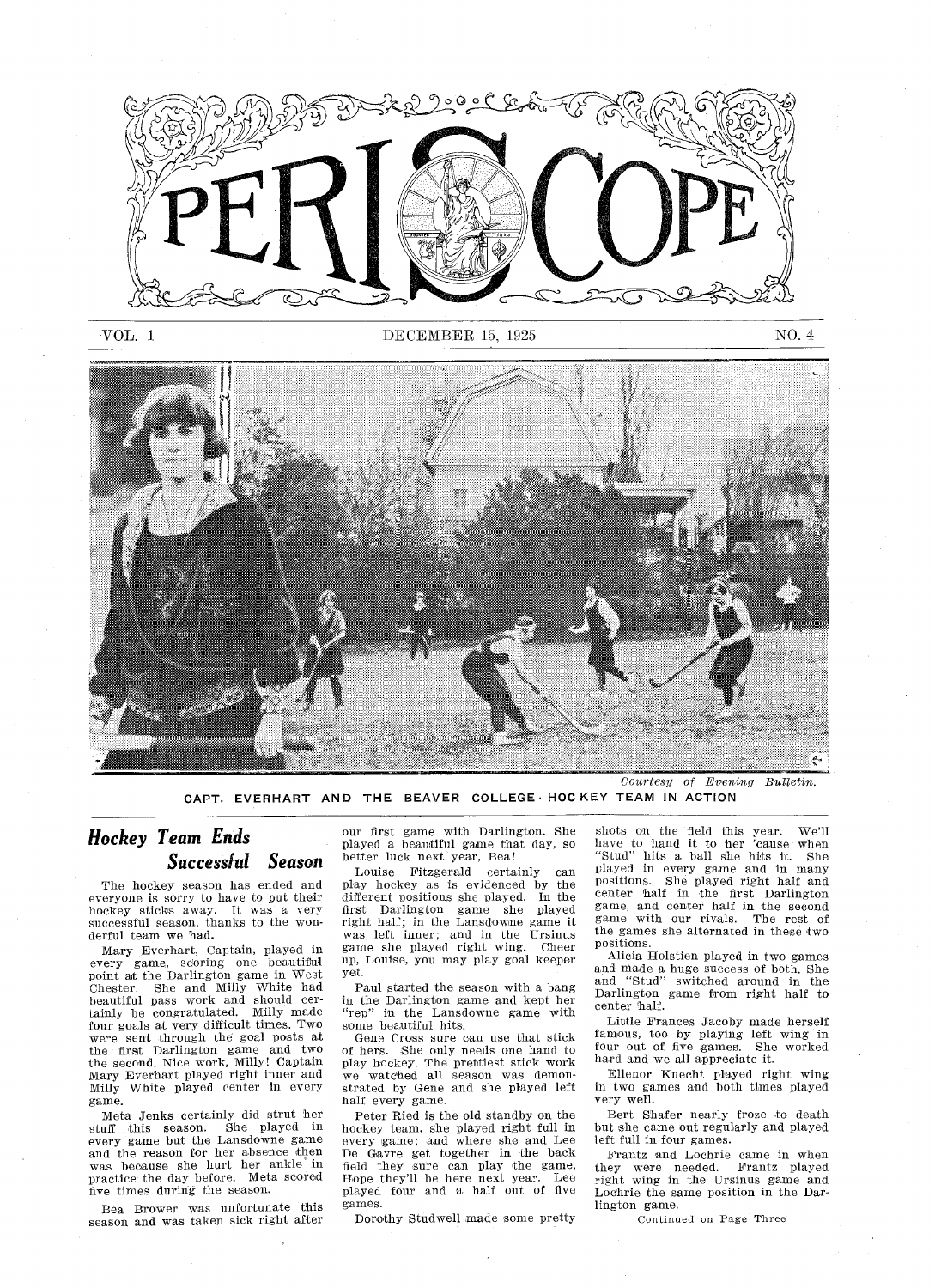#### The PERISCOPE

Published Semi-Monthly At BEAVER COLLEGE FOR WOMEN JENKINTOWN, PA.

> Editor MABEL BEAVERS Managing Editor MARGARET E. TAYLOR Svorts Editor DORIS DEUPREE Music and Art Editor ALMA ESPENSHADE Literary Editor MARY WELKER

SUBSCRIPTION PRICE-TWO DOLLARS FIVE CENTS TIlE SINGLE COPY

#### Does This Mean You

Unfortunately, there has been some difficulty pertaining to telephone calls It is nothing more than mere courtesy to allow the person who is receiving call to answer and talk for herself She won't appreciate a person talking for her when she is present. This is one of the things we should rememher

Another is that permissions to have telephone calls are givvn by the FaG ulty and Student Coveroment Board and member of the student body in general has no right to try to inter fere with these rules. When a girl by her merits has reached the position of being placed on the Board we are willing to abide by her reproval, but<br>just "one of us" should not try to take it upon herself to make and enforce rules according to her own desires

#### Athletic Ass'n. Urges More College Spirit

The Athletic Association of Beaver College has been most active since the beginning of the school year. Under the guise of Beaver College the Athletic Association must be collegi ate, and the first step was to raise the dues. Who dares dispute this step? Not a person does since it is put on the bill. When dues are due what do we do? Pay.

It is the most earnest wish of the Athletic Association to make this

| The Periscopic View                                                        |
|----------------------------------------------------------------------------|
| Dec. 14-Thomas B. Costain,<br>Associate Editor Sat-<br>urday Evening Post. |
| Dec. 15—"The Toy Shop"—<br>Student play.                                   |
| Dec. 18-Christmas Recess Be-<br>gins.                                      |
| Jan. 4-Classes Resume.                                                     |
| Jan. 15-Lecture, Mrs. Wells.                                               |
| Jan. 19-Choir, Mr. Martin.                                                 |
|                                                                            |

big year for Beaver College. Nifty new uniforms have arrived and we expect some real fighting spirit Speaking of spirit, let's get some. The welcome we gave the team the other night upon their return from Darlington was aw ful. If they played like we cheered them our team would never win a game

To put a little extra strength in the commercial backing of the A.A., movles and a dance have been carried out. These have been most encouraging in their returns and there is hope or the future. The dance went over big, and those who were not present missed something. With expectation and hope for the year we wish to thank the studeut body and faculty for their co-operation thus far

Beaver A. A.

#### Faculty Bridge Club

The members of the faculty have organized Bridge Club which meets every two weeks at the homes of Mr Wallace and Dr. Harris alternately. committee of three has charge and the members of the faculty furnish refreshments and play host or hostess in turn

#### New Dramatic Club Is Organizing

"Muc't Ado About Nothing" is the play chosen by Dr Harris to be pre sented some time after Christmas Dr. Harris has revised the play to 3 acts and has stressed the most humor ous parts. The tryouts are open to all and the books are here.

Dr. Harris will direct this play. It requires 11 male parts and 4 female parts, so you all with your boy bobs will have a good chance.

#### Heading Prize Will Be Divided

With this issue appears the new paoer heading designed in the Art Department. It is the work of Dorothy Ann Mack, who designed the lettering and Martha Dupree, who originated the setting

The prize of two and one-half dol lars offered by Dr Harris will there fore be divided between these two winners. Much annreciation is felt over the artistic design of the new beading and the iudges fell that it will do much to add to the tone of the publication.

How oft as we our tasks begun

- And haste with zeal and ardor to be done
- As mute we sit and think, and think, and think
- And then some lines we write with pen and ink
- Then faithfully to our theme again we bend
- And try to think of some illustrious end Just as an inspiration bright springs

out Alas! how often do the lights go out!

Amelia Morgan

### USE The Contribution Box At Spend your life making faces at got married. Which is one time people and you look that way, can say he and his wife are one.

#### Post Editor Will Lecture Monday Night

Thomas B. Costain, associate editor of the Saturday Evening Post, will<br>lecture before the students of Beaver College, Jenkintown, and their guests on Monday evening, December 14, at<br>7.30 in the College auditorium. His subject will be Journalism.

Mr. Costain, whose home, The Crest, is at Bethayres, is a Canadian<br>by birth, a native of Brantford, On-<br>tario. He began his career as a retario. He began his career as a re-<br>porter, entered the literary field and became editor of McLean's Magazine, Canadian publication

His present connection with the Saturday Evening Post, which he has held for the past five years, is a very interesting one His work lies be tween the authors and their manu scripts, and the publisher. He meets the prominent writers or their repre sentatives, very often in New York, and discusses with them their plots and settings, making suggestions for the preparation of stories and articles for the exact needs of his magazine

Needless to say, Mr. Costain's experiences and acquaintances are of a very interesting character. He comes at the invitation of the Journalism department of the College. The public cordially invited and a large audience is expected

#### Little Ghosts of You

Since you have gone, dear

have had no peace have become a hunted, haunted

thing Haunted by Old Man Rememberance

And he has sent me little ghosts of you

I ittle ghosts of you to taunt me,

Little ghosts of you to haunt me Since you've gone.

Little ghosts who, walking, use your walk

Little ghosts who, speaking, use your voice

Little ghosts who hold me in their arms

In shadow-likeness to your embrace.

Little ghosts who hurt me when they laugh

Their laughter, just an echo of your own.<br>Little ghosts who torture when they

smile

There's naught, dear, but your features in their face

Little ghosts that haunt me night and day

And day and night, that I can't drive away

Since yon have gone

- 
- The only remedy that can find To banish little ghosts of you from  $min_{s}$  mind  $\overline{\phantom{s}}$  is for your really, truly self to stay
- And drive the little ghosts of you

away.  $\qquad \qquad -Dickie \ \ \textit{Chenault}.$ 

In Chicago a man named Mr. Hal Spend your life making faces at got married Which is one time you

the Post Office.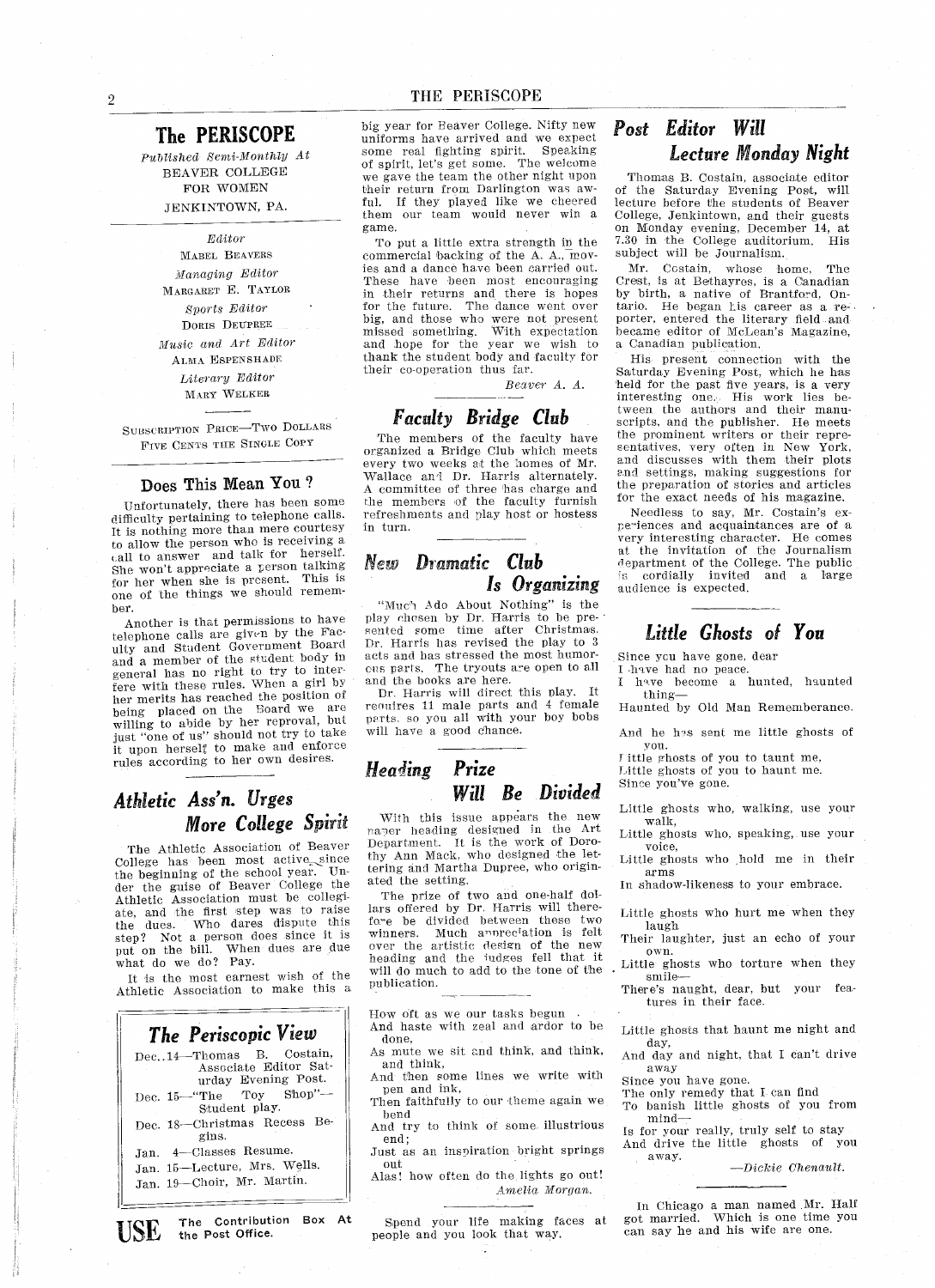#### Off The Palette

Eight girls of the art department visited the studio of Miss Rowan fashion teacher. Miss Rowan escorted the girls thru Independence Hall, Con gressional Hall, Curtis Publishin Company building and various other points of interest", historically and otherwise

After this sight seeing they returned to Miss Rowan's studio where tea was served. All of the girls are now dreaming of studios of their own, etc., etc., nuf ced! And they are most<br>grateful to Miss Rowan for her hos pitality

#### Phi Eds

The department is certainly being well represented in the various ac tivities of the school as in the Junio class elections which were held last week three of the members were elected to office. Many are on the Beechbark staff wbich is the College annual

At a meeting a cheer practice was held that was satisfactory. Another feature of the meeting was the almos unanimous agreement of the Fresh men and Juniors to get the Phi Ed piu which is the small gold dumbbell and guard that the Seniors have. This will make it the regular department pin It was planned at the meeting also that the greeting party to the Juniors cr rather Freshman Phi Eds be given on the 12th of November but owing to concert it had to be postponed until after vacation. It will be then in the form of an outdoor supper with lots of onions

#### PHYSICAL TRAINING CREED

believe my body is my house and should be kept clean as long as it is occupied

believe my muscles should be kept working smoothly by regular, systematic exercise

believe this training develops the will to make the best of myself and to do the greater service for others

believe daily exercise trains me to feel and to understand the joy in work and in play

I believe in athletics, in taking my part in school contests, encourage fair play and sportsmanship

I believe I am growing in womanhood, and am preparing myself to be an active, intelligent, useful citizen, ready to take my part and to give the other fellow a "square deal."

believe in playing the game to the end with all my mind, strength and courage

 $(Reprinted\ from\ American\ Phys.\ Ed.$ Review, February 1920

#### Exchange Column

We wish to thank the Moravia: Seminary and College for Women Bethlehem, Pa. for the fall number of "The Mirror." We very much en "The Mirror." We very much en-<br>joyed the literary contributions as well as the class notes. The jokes are good

Wouldn't it be awful if we always were as awful as we often are?

#### Alumnae Notes

This year we have the name and responsibilities of a college and we are proud of the dignity which has been imposed upon us With this re sponsibility came othere that are not so difficult, mainly that of looking upon our alumnae So this week we have searched and found many of the beaver alumnae

Alta Smith Williams,  $23$ , and Betty Hillis, a music student in '23, spent<br>the week end of November 21 at the week end of November Beaver

Helen Devitt, '24, was married this summer and is living in Chester, West *virginia.* 

Charlotte "Suds" McCune, '24, is attending the University of Pittsburgh this year

-- , .....<br>Ruth "Pinkie" Heddleston, '24, of East Liverpool, Ohio, is teachin strench and oral expression in the High School there.

Lenore Sneade, '24, of Sewickley, Pa., was a June bride, so another has joined the ranks

Agatha Black, '24, is teaching school in Friendsville, Maryland.

Ida Young, '24, is teaching schoo also in Portersville, Pa

Helen Snitger, 24, of Beaver, Pa., was married during the fall to Harry Mellon, also of Beaver, Pa.

Pauline Young, '24, has a class of expression students at Beaver, Pa.

#### College Board ol Trustees Elects Rev. Bird President

Rev. Harry H. Bird, pastor of the Abington Presbyterian Church has been elected president of the Board of Trustees of Beaver College, Jenkintown

Rev. Bird is a well known organizer. .<br>Unity the historic Abington Church the<br>the historic Abington Church the membership has been increased from about 200 to over 500. He was instrumental in two flourishing men's organizations—the Abington Men's<br>Association of nearly 400 membership and the Men's Bible Class with an enrollment of over 300. Rev. Bird is a charter member of the Jenkintown Rotary and an honorary member of the Huntingdon Valley Country Club

Mr. H. P. Hartley, formerly of Beaver, Pa., is vice president of the<br>College Board, Mr. R. W. Darragh<br>formerly of Beaver, Pa., is secretary and Mr. Shannon C. Wallace, formerly of Beechwood, is treasurer.

#### Oldest Penn Club to Present Play

The Zelosophic Society of the Uniersity of Penn will present "The versity of Penn will present "The<br>Cricket on the Hearth" in the Beaver Auditorium Saturday evening, December 12

Elinor Lyne, president of Student Government Association, appointed Virginia Schaefer as chairman of committee to find stage propertie and other necessary equipmen

The cast of the play will be guests at dinner here Saturday evening.

This is the oldest club in the Uni versity, having been founded in 1817.

#### Hockey Season Ends

Continued trom Page One Last but by no means least we have Pinkie Hansell the goal keeper. What would we do without Pinkie? We all take our hats off to you, Miss goalkeeper and none of us envy your hard job one bit

Miss Segine can't be left out because although all these girls are good hockey players it was a hard job for Miss Segine to keep them awake. Many times a day we hear her shout, "Good Morning" to some of the girls who would stay up nights Jean Brown.

#### Rev. George S. Young at Chapel

Dr. Young, Pastor of the Jenkintown Baptist church addressed the students Sunday night in the regular<br>chapel hour. Dr. Young is the second of the neighboring church ministers who has spoken to us

#### OUR PITIABLE CONDITION

Nothing to do but work.

Nothing to eat but food;

Nothing to wear but clothes

To keep one from going nude.

- Nothing to breathe but air
	- Quick as a flash 'tis gone;
- Nowhere to fall but off
	- Nowhere to stand but on
- Nothing to comb hut hair
- Nowhere to sleep but in bed Nothing to weep but tears
- Nothing to bury but dead.
- Nothing to sing but songs
- Ah, well, alas ! alack !
- Nowhere to go but out
- Nowhere to come hut back
- Nothing to see but sights Nothing to quench but thirst:
- Nothing to have but what we've got, Thus through life we're cursed.

Nothing to strike but a gait, Everything moves that goes

Nothing at all but common sense Can ever withstand these woes

 $-Ben$  King.

#### The Goalkeeper

The hardest position in the game? A foolish question to ask. The one that takes disgrace or fame? That awfully difficult task? The Goalkeeper

Nearly all the time you find As in most every game The fault is either yours or mine She shouldn't take the blame.

But as a question to you all; You'd sink a little deeper In your chair

If you were asked to be goalkeeper A Bystander.

BRYN MAWR PERMITS SMOKING According to newspapers Bryn Mawr College has set aside a dormitory room wherein girls may smoke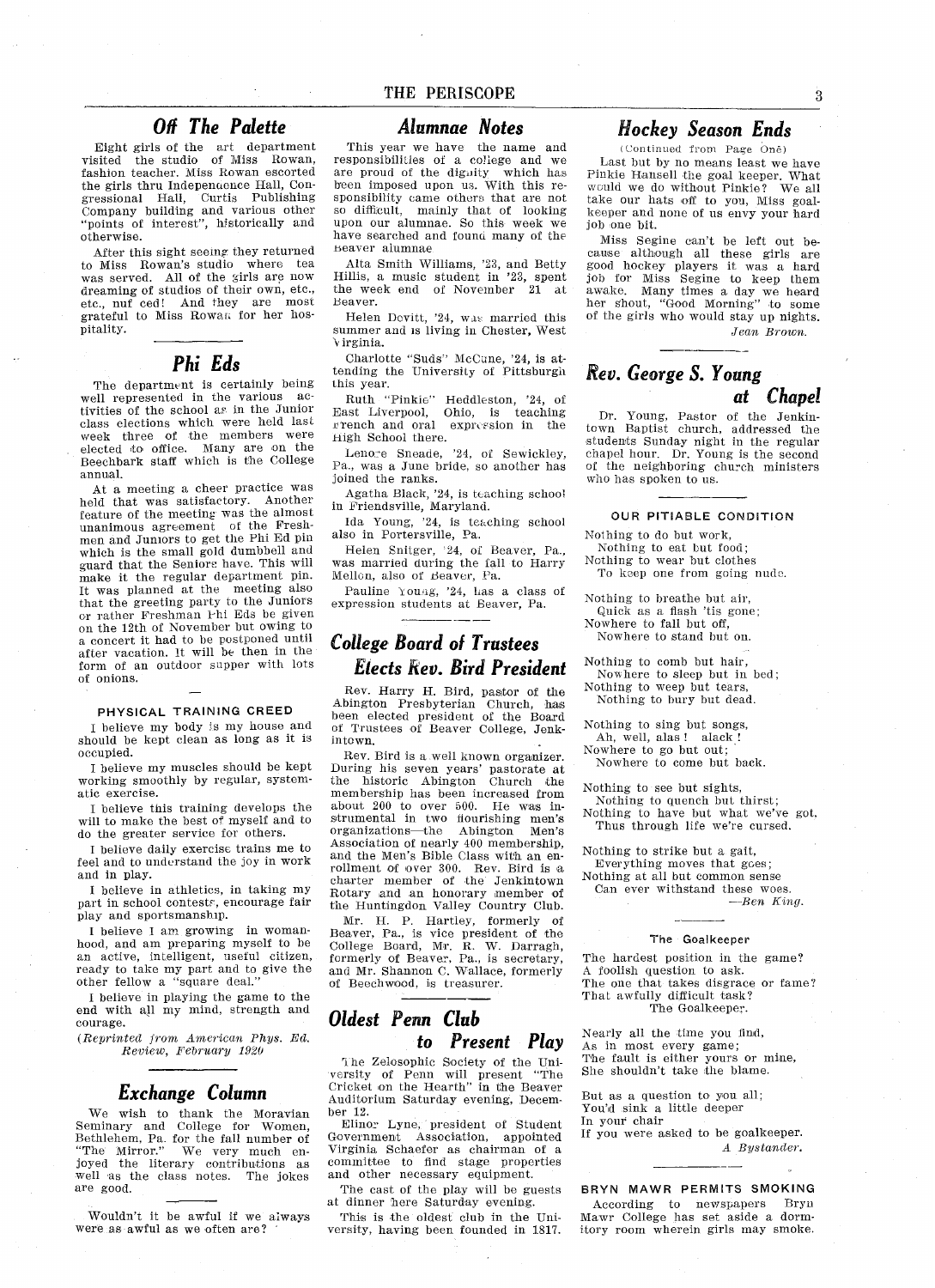#### Kindergarten Koluni

Indeed has the month of November been one of interest to those in the kindergarten class-for have we all not been privileged to hear numerous lectures in and about Phila<sup>d</sup>elphia Yes, we have

The first year girls, accompanied by Miss Ableson, attended a lecture by the librarian of the Free Library of rhiladelphia, "How and What Book<br>to Choose for Children.' It was given at the Hixsite Friends School in Ger mantown and proved not only fascinating but also most beneficial

Then, last Monday both the First and Second year students (?) were<br>privileged to hear the eminent Mrs Johnson, who gave a series of four lectures at the Overbrook open air school

And haven't those Second Year girls looked jolly starting out every morning to the various schools for practice teaching? And I just heard the other day that they are going to change schools after the Thanksgiving holi days. The girls who have been teaching in the more favorable schools such as Miss Ableson's, Cak Lane, and Abington Friends, are going to La Motte, Shoemaker, etc. Cf course we all enjoy teaching no matter where it is because experience is the thing needed

We certainly do wish to extend our thanks to Mrs. Harter for arranging early breakfast for those who go teaching each morning and for all the other kindness she has so generously extended to us.

 $-Emily$  Theis and Dorothy Biegle.

#### Economics Dept. Busy

Residence work for the second year Home Ecs began Monday, November 16. For further information see Leona Seymour or Martha Lininger.

From all reports these two girls got thru the week very creditably. In fact, we hope that none of the rest of us will fall short of the standard they set

Miss Lane confided to the girls that there would be gentleman escort for one of the dinner guests on Thursday evening and maybe they weren't excited. They fixed everything up<br>and when Miss Bellandi (for she was and when miss Behand (for she was<br>the lucky girl) appeared with Mr.<br>Owens, they decided all their efforts were well repaid

Among ether dinner guests were Mrs. Weston, the newly married Mrs. Ballard, Mrs. Betts, formerly Mis Hathaway and Anita Silverman

The only complaints we've heard were about getting up at 6.30 a.m. Its a good thing residence lasts only a week

Wait until we get our chances, Miss Lane, and perhaps we'll tell you the secret about the chops

The next time A. A. and Pentathlon held dance we hope they will ask us to make almond macaroons for re freshments

"Barb" Newcome is wondering if she can possibly commute to Miam every week-end, and get back in time for Cooking Class on Tuesday. When you find out, Miss Newcome. let me know; I'm rather interested in Florida "Real Estate" myself.<br> $-\text{The Home Ec}$ 

#### Junior Class Notes

The Junior class held another of its much enjoyed class meetings with its newly elected president, Jean Cross, presiding

The meeting was very brief but the members of the clasu went to their rooms determined to make the class as well worth while as their president wishes them to do

The members of the Junior class ex tend their sincere sympathy to Martha Dann, with the hope that she will soon come back to us and continue her studies

The class also wishes to express its regret that Dorothy Scott-Rhoads is no longer a student of the school and a member of the class.

#### Students to Give

#### Christmas Play

The "Toy Shop" will be presented<br>at Beaver College Tuesday evening at s o'clock. 60 girls are taking part in<br>this—the annual Christmas play The first scene is laid in Santa's Toy Shop on the night before Christmas. The toys all appear and dance Scene 2 is the Nursery on Christmas Eve, the 2 children and the nurse are looking at a book-and all the characters in the book appear—then Santa<br>comes, delivers the toys—and every one dances

Isabel Seguine is directing the play, assisted by Dorothy Studwell Bert Shafer has charge of the cos tumes; Eve Hart settings, Marion<br>Leanitt is the accompanist and Mary Everhart is manager

The following will take part:

Mary E. Raub, Lynette Baldwin Louise Fitzgerald, Evelyn Cummings, Mary Everhart Dorothy Studwell Dorothy Studweil Virginia Schaefer Dickie Chenault, Yoshi Kasai, Winna Bucher, Boy, Dorothy Pegg, Girl Margaret Pankey, Mary Sherma Josephine Miller Misses Mantz Morgan, Mountain, Knecht, Jacoby MacGregor, Herring, Hoy, Kutcher, Larson, Sheetz, Cooke, Giles, Dowles,<br>Ahlers. Erdman, Womack, Clegg, Ahlers, Erdman, Womack, Clegg Alma Espenshade, Lulu B. Paris<br>Mildred Bernard, Elizabeth Close Agnes Golden, Emily Theis. Mary ragies, Wendy Pieper, Lois Wallace<br>Roberta Shafer, Sally Maynard, An Welch Evelyn Hart Leab Dc Gaxre Misses Grubb, Paul and I. Ried, Joyce wisses Grubb, radi and r. rice, 5373<br>Prince, Nash Averill. Virginia Hoy sarah Herring, Margaret Dunn

#### Student Recital

A very enjoyable recital was given Wednesday evening by members of the music department of Beaver Col lege.

There were numbers on the organ, cello, violin, and several vocal selec-

tions. Those who took part were<br>es Roberta Shafer, Katherine Roberta Shafer. Down, Dickie Chenault, Marion Leavitt, Mary Naill, Dorothy Beegle<br>Edna May Allen, Ruth Hall, Char lotte Conin, Ray Womack, Ruth Deck er

Our idea of a man who doesn't knew where to go is one who sits through a movie twice.

## The Unscheduled

Course in English

Did you ever go to college and hear<br>"English as she is spoke?" Well, it is an education in itself to see and hear hew the college student twists and distorts the English language in to catch phrases which best suit her own needs The Fteshman rhetoric class is on the warpath against slang but its crusade does not always turn out successfully.

Instead of calling a person by her<br>name you call her "Kid" or "Honey"<br>and "Hi" takes the place of "Hello" on the campus. You find the dean is<br>called a "bird", the teachers are referred to as "owls" and even the president of the college is called a "sweet old duckie

The night before exams you hear weary-eyed and haggard-faced, seekers of knowledge talking about "cracking" a book all night. They really do not<br>intend to hack up a book with a hatchet, but they mean that they will try to get a semester's work in a few hours. You often hear a thing de<br>scribed as "darling," "adorable", or scribed as darling, additable,<br>"cute." In fact "cute" is a favori expression and it is used to describe<br>expression and it is used to describe expression and it is assail pass to tea<br>cakes. Young men become "dates" and are a main topic of conversation on Saturday morning. A young man who is to escort you to an affair and who was procured for you by a class<br>mate, becomes a "blind date".

Only in class rooms do you hear correct English. On the campus a quantity of any kind is expressed as<br>a "gob", therefore you love your<br>"crush" just "gobs" or you eat "gobs" of candy—sometimes both at the same time. Just what a "crush" means is known only to a college student but it does not mean any thing mashed or mutilated in any way.

College life even has a language of its own besides its slang. You hearly such phrases as "Whatta ya doin?" Such phrases as whatca ya chile.<br>"Didja see the show las' nite," and<br>"Where ye goin honey chile?" "Yeah" where ye goin noney enne? Tean<br>is substituted for "yes" and "uh-uh"<br>is used for "no". My roommate just asked me if I had finished my theme<br>for Thursday and I replied—"yeah" Betty Davenport.

#### Tough Proposal

I never sausage eyes as thine! And if you'll butcher hands in mine And liver round me everyday, We'll cleaver road to happiness. And when knife eel your lips en mine I'll meat the stars above, And chop the air in frenzied joy I'll steak my life upon your love.

E. M. '28.

Do your Christmas thinking early and avoid the rush.

All is fair in love and war and also in many other unfair things

The sun's age is put at about five million years but then it goes to bed very early every night

All kinds of Schraft's candy for sale in Room  $123$ -Adv.

Hershey Bars for sale in Room <sup>101</sup>  $-{\rm Adv}$ .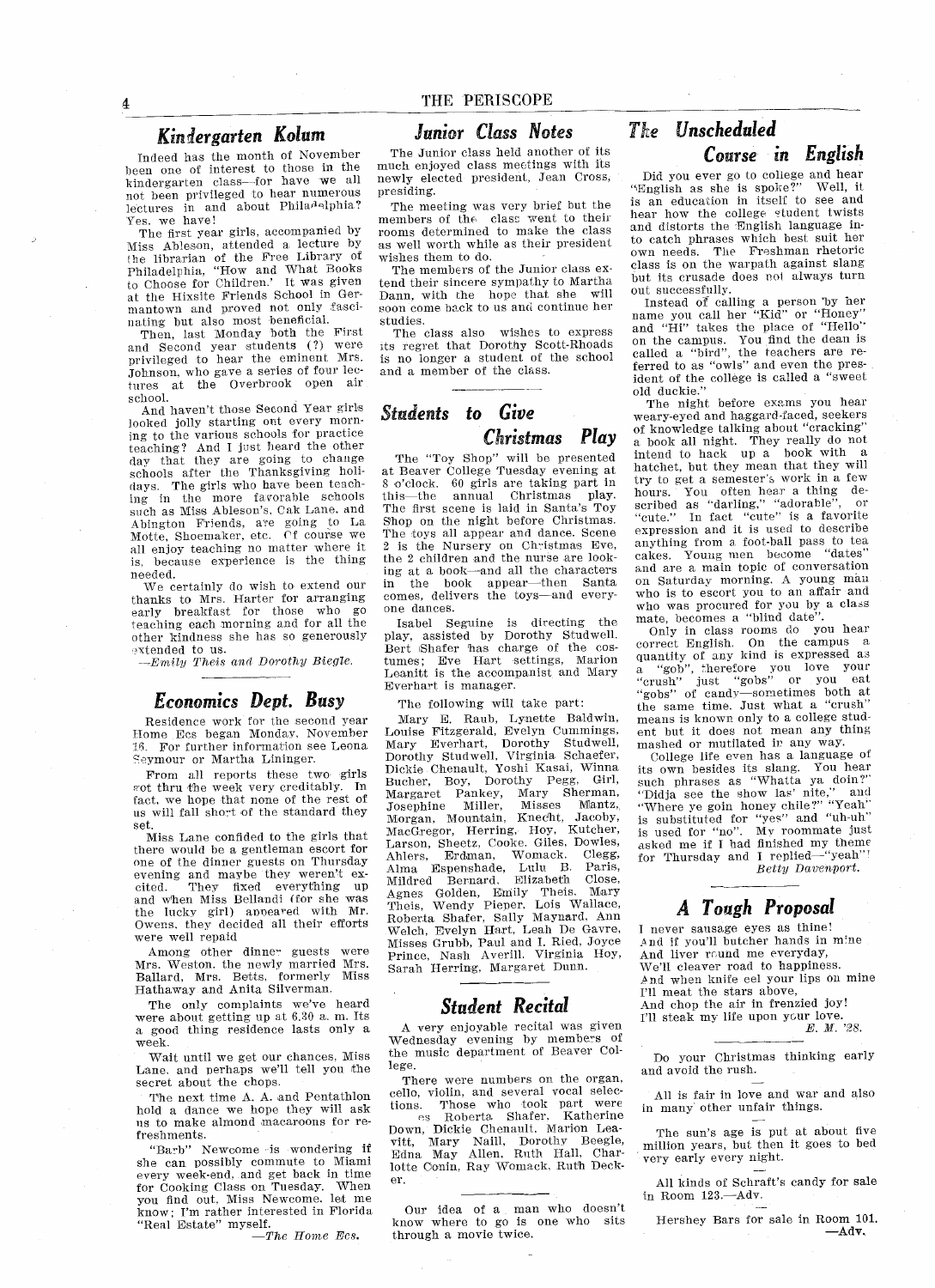#### Suite Talk

No Girls, there was no alumnae meeting last week end. It just happe ed that Helen Kahl, Eve Platt, Bett Britton, Florence Fitzgerald, Zita<br>Drinkwater, Cornelia Dawes, Marian Schultz, Lillian Roberts-Bingham, Valda Chapin and Caroline and Catherine Koch (the twins) were here. All old times were talked over and all changes in old "Beechwood" noted and discussed. We haven't found out yet just what they think of us now. They all seemed pretty glad to be here.

A surprise birthday party was given Bertha Keel, Thursday evening, November 12. Ten girls constituted the party and the table was beautifully decorated in old rose, blue and white.

Rose Hayman was surprised Tues day evening by a table party of eleven guests, given for her by Rosalie Tamler and Mimi Snyder

ier and winn Shyder.<br>- Ruth Feinberg was the guest of<br>Pauline Galiusky at her home in Trenton, New Jersey.<br>"Pete" Ried's mother drove ove

Tuesday and tock Pete, Everhart, Ja coby, DeGavre, Hanse.ll and Eve Hart to the game at Darlington. The rest of the squad went to West Chester in the bus. Mrs. Ried is one of the most popular Beaver "rooters" and the school certainly appreciates her en thusiasm

Olive Hanker's mother gave her a big surprise by coming way over from Pittsburgh Sunday

Ruth Hall's dad came to see her last week He is from Charieroi

large surprise table party was given for Regina Larson Monday eve ning. Eleven girls were included. Decorations were in orange

Do you remember when you were little girl with big howe and sashes Remember how you used to have birthday parties and a great big cake that was so good? Course you do, and we still do have them if we're home, but when one's away at school it's nice to have one too, especially if it's a surrise rarty. Well some people have had birthdays at school and their friends have had lable parties for them but Mary's was a really truly surprise party in Lee DeGarve's room. Those present were Mary of course because it was a party for her and Pinkie because we wanted her, Le and Jacoby because they worked, Pete because we couldn't have a party without her, Eve Hart because she's one of the gang and Al and Sturl to round off the edges

Such sandwiches, ask Pete how many she ate if you want to know whether they were good. And real honest to goodness mince pie. Mrs. DeCarve sure can make pie So we ate until we couldn't eat another speck because the sandwiches were gone, much laughter and talking went on in between until the party brok up and Mary said she'd decided to have a birthday every day.

#### Suggestion

It has been suggested that the Student Government purchase cook ing utensils and an outfit to be used<br>by the girls in their spreads and the girls in their spreads and parties

There has been a complaint that silverware and dishes have bee taken from the dining room by students

Y. W. C. A. Suggested for Beaver Beaver College will have a Y. W. C. A. if the students are willing.

Miss Beatrice Kitchen, Student Sec<br>retary of the National Y. W. C. A Beard, will address the student bod and help organize a Y. W. C. A. in the near future.

Miss Light wishes to acknowledge her grateful appreciation of the kind expression of sympathy of the Pres ident, the members of the Board of Administration, the faculty and stud eat body of the college in her recent bereavement



West Avenue, Opposite New Bank JENKINTOWN, PA.

Two Dining Rooms, Banquets Catering to Beaver College Studento J. ALBAGLI, Proprietor